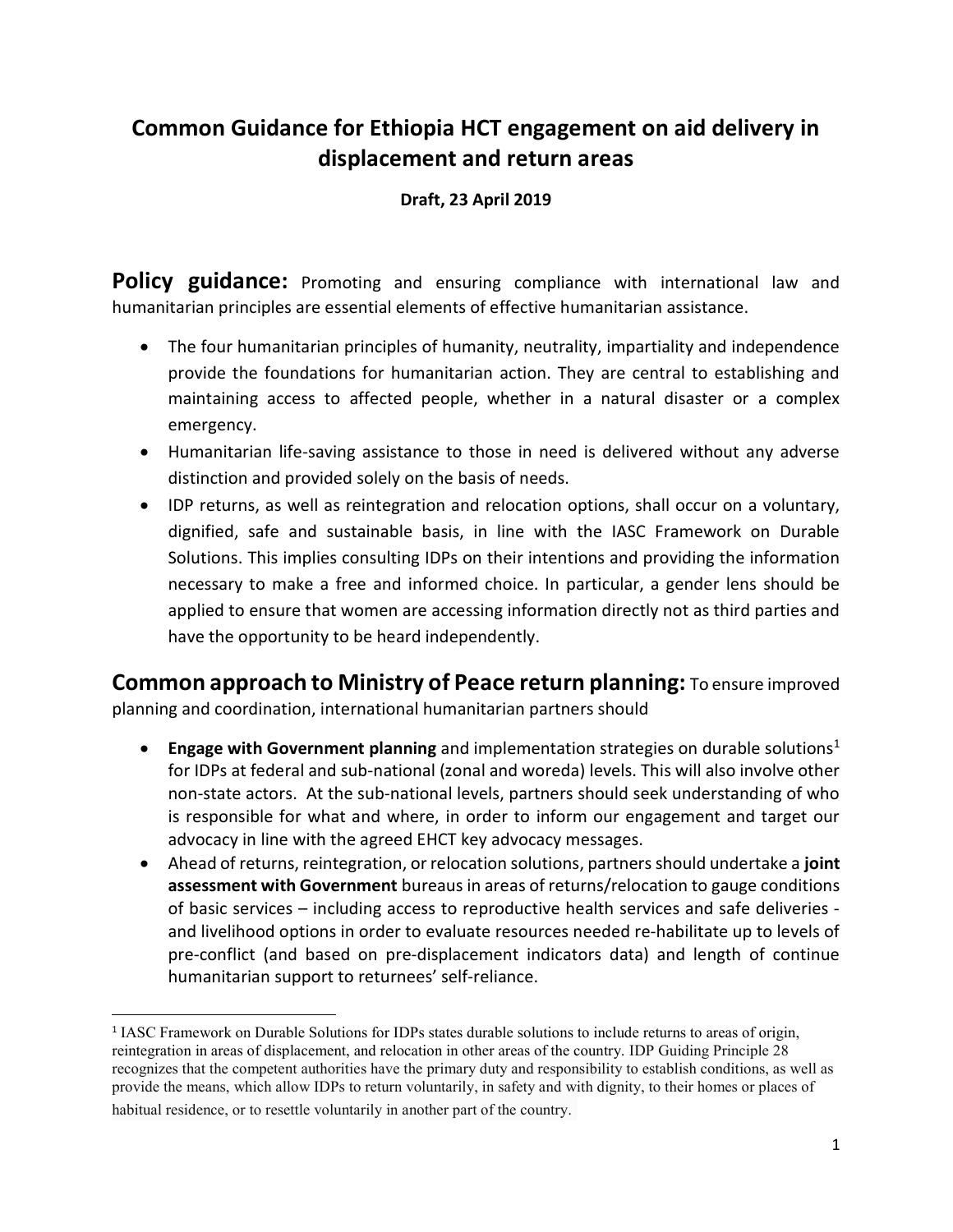- Whenever appropriate (including but not limited to cash distributions), humanitarian partners should conduct risk analysis on programs aimed at ensuring a 'do no harm' outcome.
- Humanitarian partners will distribute life-saving assistance to returnees to assist with the initial phase following return up to a limited pre-set duration and base on severity of needs, provided resources are available. The Government and humanitarian actors should not reduce services in an area of displacement, when there has been no change in the needs of that population, as this may have the effect of creating a push factor.

**Operational guidelines:** Partners should advocate for delivery of assistance according to operational best practices as follows:

- Accountability to Affected Populations: Under the leadership of the EOCs or other zonal coordination bodies, partners should include affected communities in the design of the specific response activity, and ensure that targeted communities are invited to identify their own needs including protection risks. Partners are requested to explain program goals to all community members – including non-target populations. IDPs should be proactively informed that assistance will be provided based on needs and not on status and/ or intention to return. Partners should establish effective feedback systems and complaint mechanisms to enable target populations to voice their concerns and issues relative to assistance and protection.
- Intentions surveys Informed consent: IDPs should be consulted and their views sought on their intentions for local integration, return, or relocation to ensure voluntariness in making such decisions. Government and humanitarian partners (where possible) should provide information on conditions in potential areas of return in order for IDPs to make voluntary and informed decisions on the appropriate solution to their displacement including for instance information about GBV protection and access to appropriate multisector services for survivors.
- Targeting: the EHCT-endorsed 'needs based targeting guidelines for humanitarian partners' should guide all humanitarian partners' engagement on targeting, verification and registration in all sectors/Clusters that have a "master list of target populations". Partners to seek the establishment of a joint targeting committee (comprised of local government, community representatives (both IDPs and host community, including women) and humanitarian partners) to register target populations. Final verification will be done independently by the implementing agency/ NGO.
- Risk Assessment/Do No Harm: Prior to interventions, partners should conduct a risk analysis, as much as possible using a common template, and consider whether the activity will create or exacerbate protection risks and benefits for individuals, households and communities, and to what extent new risks could be mitigated by affected communities,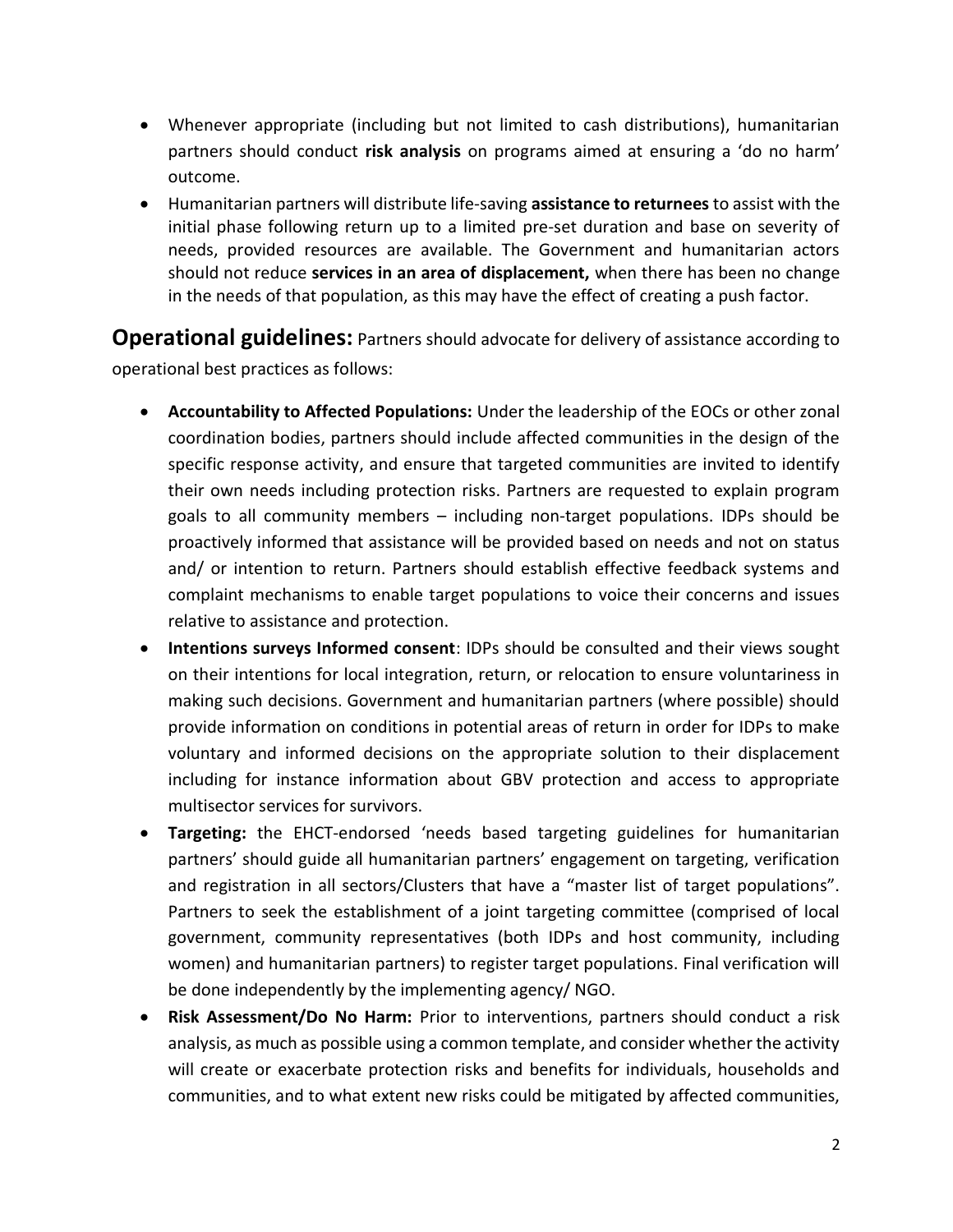humanitarian agencies and Government, and / or by complementary program activities, including compare risks and benefits of different response modalities, e.g. cash, vouchers or in-kind.

- Prioritization: Evidence-based conclusions on those having the most acute / immediate needs should be the basis for decision making by the EOCs (if applicable) and/ or partners on which groups to be targeted / prioritized, using the HNO indicators to measure severity and applying a gender lens. Dilemmas relative to assessments or prioritizations should be escalated to the HC / EHCT in Addis if and when needed.
- Flexible programming: Partners to review flexibility in programming, to ensure their ability to address the most-critical lifesaving needs, both in current areas of displacement and in areas of return – in line with evidence based and severity prioritization.
- Minimum standards of assistance: Partners to promote that all programming (their own and that of Government's) operates as much as possible in line with the Sphere Standards.
- Sustained efforts: Cluster Lead Agencies and OCHA to ensure sustained, principled and strong Cluster leadership in critical areas, with longer-term deployments.

**Access:** Partners should actively seek free, direct, and unhindered access to the overall affected population, including IDPs that are hosted by communities, in both areas of displacement and areas of origin/return.

- Documentation: Access constraints to continue to be systematically documented via OCHA's Access Monitoring Tool and analyzed for further advocacy. When needed, challenges related to access should be escalated to the HC / EHCT in Addis.
- Negotiation: Partners facing access challenges should prioritize local resolutions, by attempting firstly to resolve access constraints bilaterally, or raised through OCHA, with local Government counterparts.
- Escalation: Partners to use OCHA and the EOC fora (if applicable), and other coordination structures, to remind zonal / regional authorities of commitments made by federal authorities in Addis Ababa on issues relating to access, protection and coordination of the response. Challenges in this regard to also be highlighted in the context of Government obligations to protect IDPs under national and international law (the latter as reflected in the Guiding Principles on Internal Displacement).

**Protection:** All IDP decisions on durable solutions, and in particular on returns, must be made on a voluntary basis and in a free and informed manner. IDPs must be protected from direct and indirect coercion. As immediate practical steps:

• Protection Cluster members should organize "Go and See Visits" with IDPs to areas of return, to provide opportunities for IDPs to freely evaluate their options. Where convenient and feasible, Go and See visits could also be organized together with the Multi-sectorial assessments organized by OCHA with clusters and sectors. The presence of CP/GBV cluster members should be ensured as well.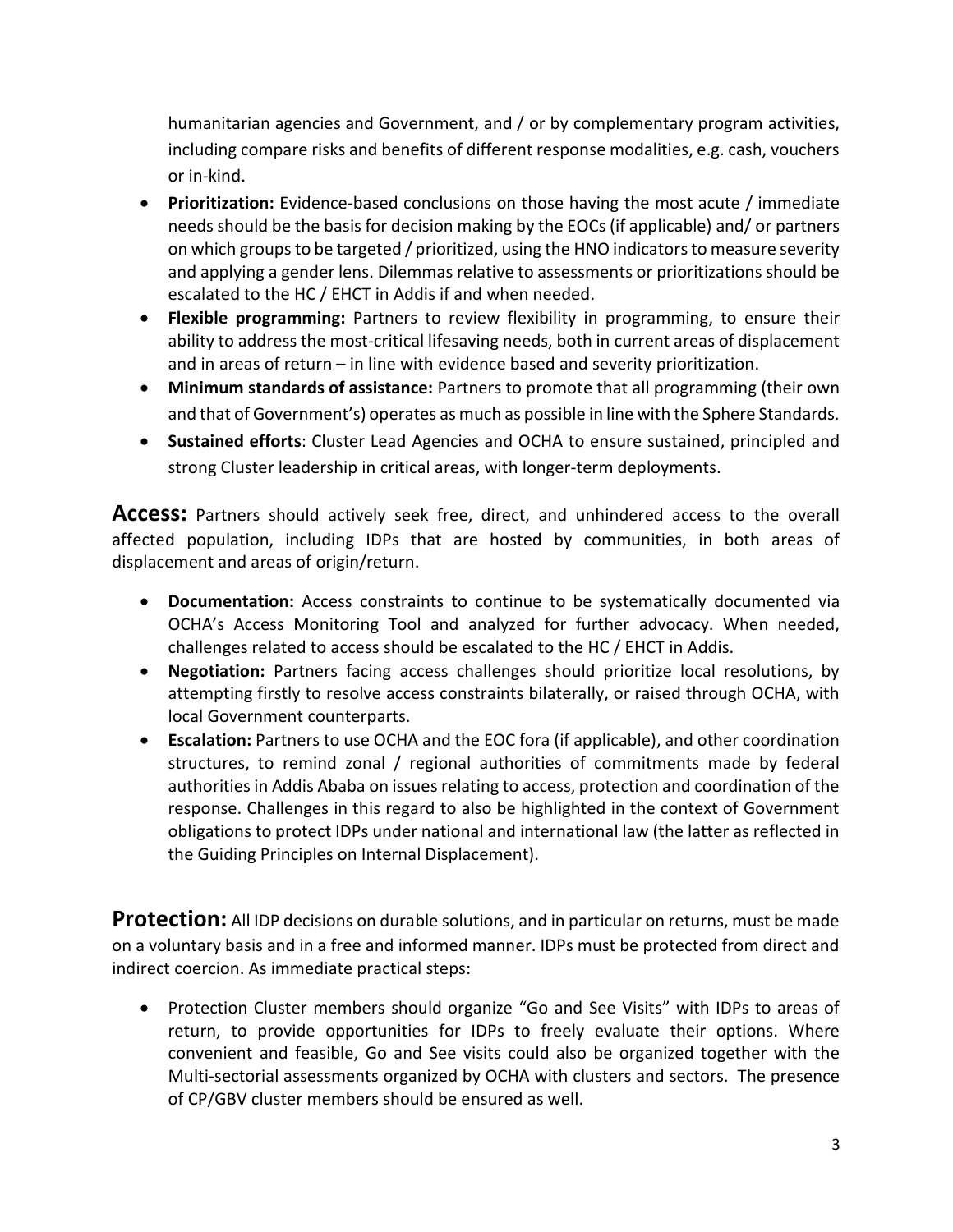- Protection Cluster members should provide *protection by presence*, in order to mitigate the likelihood of any rights violations, through monitoring visits in return locations, at the points of embarkation, and if feasible, disembarkation.
- Government should be informed of a readiness by the EHCT to formally express concerns about movements in which the principles of voluntariness, safety dignity and sustainability are not met. These should be escalated in case of: (1) Forcible placement of persons on buses or trucks, (2) Forced family separations, (3) Withdrawal of humanitarian assistance from persons, who intend to remain in areas of displacement.

## Health, incl. Reproductive Health, and Gender-based violence response:

- Members from the health cluster and the Technical working group for SRHR in Humanitarian Crisis, should visit the areas of return to assess the availability and accessibility of quality basic health services, including reproductive health services and safe deliveries. To the extent possible the visits should be coordinated with other cluster visits.
- In consultation with the CP/GBV cluster assessing the preparedness to ensure appropriate and comprehensive sexual and reproductive health service to GBV survivors, including availability of social workers.

Advocacy: All partners should remain strongly engaged, with senior/decision-making representation of the Government, and continue collective (public and private) common messaging on issues of internal displacement and returns. EHCT and HRDG donors to continue the existing model of documented advocacy with high-level Government. EHCT key advocacy messages are:

- The Government should provide assurances that humanitarian partners will be able to provide humanitarian assistance concurrently to those IDPs and returnees with the most critical specific needs regardless of their decision to return, or remain in areas of displacement.
- Returning the IDPs prematurely based on a predetermined timeline, without proper preparation, potentially deepens the humanitarian crisis and violations humanitarian principles.
- Mounting a response in the areas of return takes time and will need significant new investment in recovery and rehabilitation activities, without which there could be a major public health emergency among others and the risk of growing discontent.
- To ensure informed decision-making and build confidence amongst IDPs, it is imperative to assess availability of government services and livelihood opportunities, as well as facilitate Go-and-See Visits in areas of origin or habitual residence ahead of returns.
- For returns to be successful and sustainable, Government-led peacebuilding and reconciliation processes need more time to facilitate visible accountability and an end to impunity for crimes that were committed.